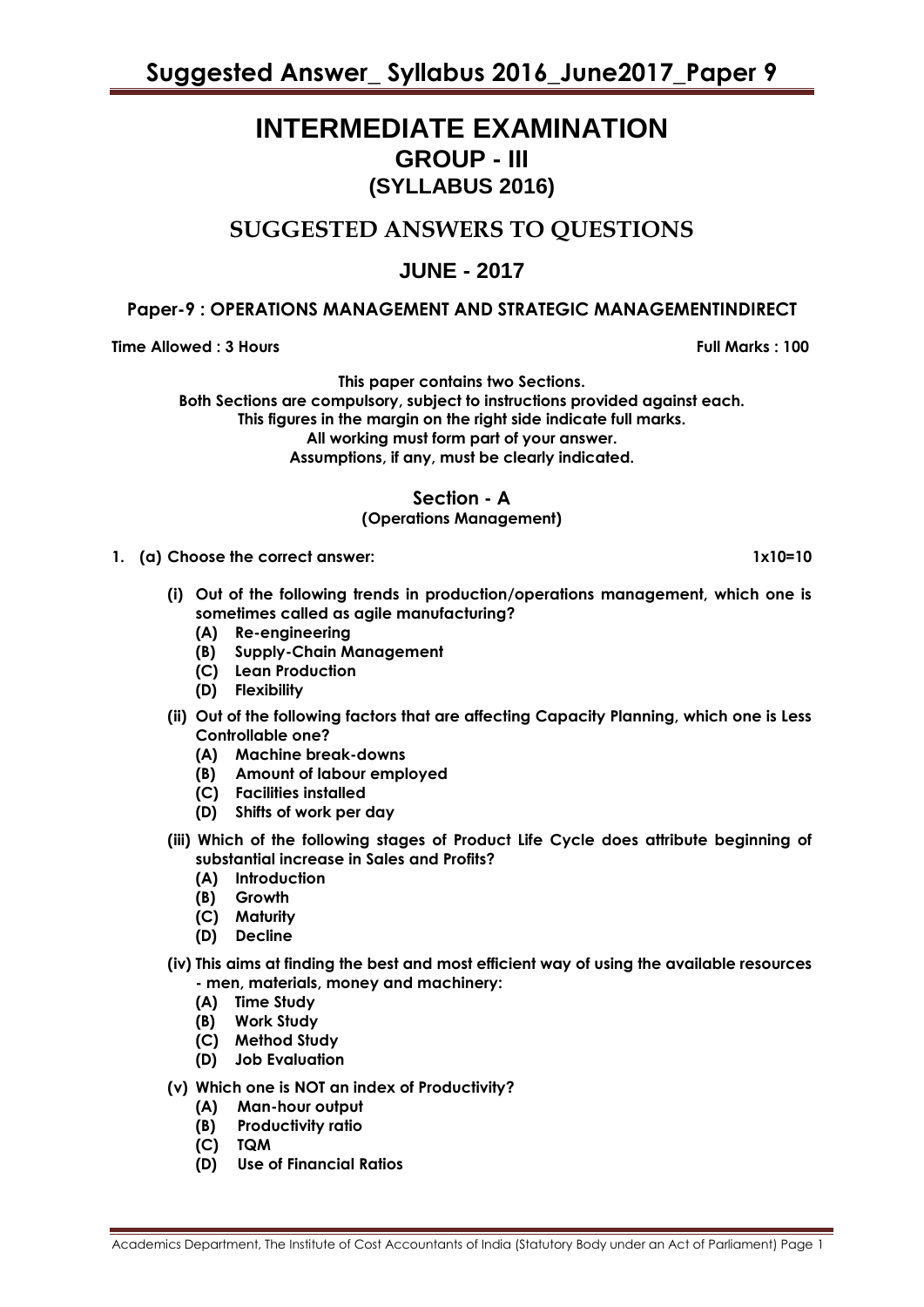- **(vi) The time by which an activity can be rescheduled without affecting the other activities - preceding or succeeding is called as**
	- **(A) Slack**
	- **(B) Independent Float**
	- **(C) Free Float**
	- **(D) Total Float**

**(vii)Reliability and per unit cost of which of the following spares are less?**

- **(A) Regular spares**
- **(B) Insurance spares**
- **(C) Capital spares**
- **(D) Rotable spares**

**(viii)For a marketing manager, the sales forecast is**

- **(A) estimate of the amount of unit sales for a specified future period.**
- **(B) arranging the salesmen to different segments of the market.**
- **(C) to distribute the goods through transport to satisfy the market demand.**
- **(D) to plan the sales methods.**

**(ix) The activity of specifying when to start the job and when to end the job is known as**

- **(A) Planning**
- **(B) Scheduling**
- **(C) Timing**
- **(D) Follow-up**
- **(x) The lead time is**
	- **(A) Time for placeholders for materials**
	- **(B) Time of receiving materials**
	- **(C) Time between receipt of material and using materials**
	- **(D) Time between placing the order and receiving the materials**

#### **(b) Match Column-I with Column-II: 1×6=6**

| (A) Aviation Fuel               |       | <b>Value Analysis</b> |
|---------------------------------|-------|-----------------------|
| (B)<br><b>Brainstorming</b>     | (ii)  | <b>Machine Shop</b>   |
| (C) Forgings                    | (iii) | Turbo-Alternator      |
| (D) Tools                       | (iv)  | <b>Refinery</b>       |
| <b>Hydro-electricity</b><br>(E) | (v)   | <b>Job Evaluation</b> |
| <b>Ranking Method</b><br>(F)    | (vi   | Smithy                |

#### **(c) State whether the following statements are 'True' or 'False': 1×6=6**

- **(i) Merit Rating is used to determine the cost of a product.**
- **(ii) Project costs increase as the duration of the project increases.**
- **(iii) In carrying out Job Evaluation studies, point system is the best method.**
- **(iv) Production planning and control is essentially concerned with the control of Finished goods.**
- **(v) A Productivity Index is a device of expressing the ratio between outputs and the inputs of the resources numerically.**
- **(vi) If the total float value is zero, it means the resources are just sufficient to complete the activity without delay.**

### **Answer:**

- **1. (a)** (i) (d) Flexibility
	- (ii) (a) Machine break-downs
	- (iii) (b) Growth
	- (iv) (b) Work Study
	- (v) (c) TQM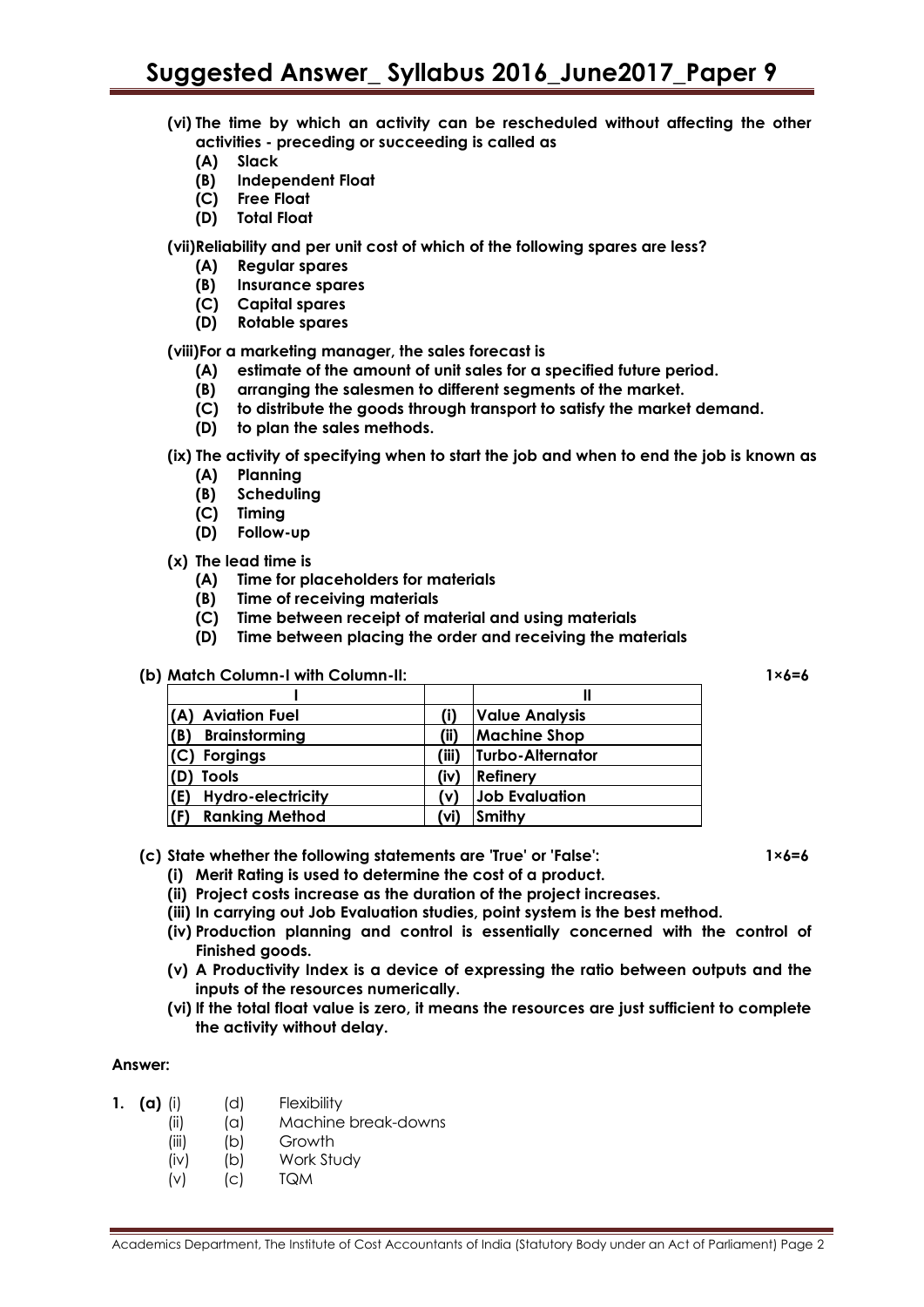# **Suggested Answer\_ Syllabus 2016\_June2017\_Paper 9**

- (vi) (b) Independent Float.
- (vii) (a) Regular Spares.
- (viii) (a) Estimate of the amount of unit sales for a specified future period.
- (ix) (b) Scheduling.
- (x) (d) Time between placing the order and receiving the materials.

**(b)**

| <b>Aviation Fuel</b><br>(A) | (iv) | Refinery              |
|-----------------------------|------|-----------------------|
| Brainstorming<br>(B)        |      | <b>Value Analysis</b> |
| Forgings                    | (vi) | Smithy                |
| Tools                       | (ii) | Machine Shop          |
| (E)<br>Hydro-electricity    | (iii | Turbo-Alternator      |
| Ranking Method<br>(F)       | (v)  | <b>Job Evaluation</b> |

- **(c)** (i) False
	- (ii) True
	- (iii) True
	- (iv) False
	- (v) True
	- (vi) True

#### **2. Answer any three questions from the following: 16×3=48**

- **(a) 'An important objective of Operations Management is Resource Utilization.' Enumerate. Also list the scope of Operations Management. 3+3=6**
- **(b) Briefly explain various methods of sales forecasting. 10**

#### **Answer:**

**2. (a)** A major objective of Operations Management is to utilize resources for the satisfaction of customer wants effectively, i.e., customer service must be provided with the achievement of effective operations through efficient use of resources. Inefficient use of resources or inadequate customer service leads to commercial failure of an operating system. Operations management is concerned essentially with the utilization of resources, i.e., obtaining maximum effect from resources or minimizing their loss, underutilization or waste. The extent of the utilization of the resources' potential might be expressed in terms of the proportion of available time used or occupied, space utilization, levels of activity, etc. Each measure indicates the extent to which the potential or capacity of such resources is utilized. This is referred to as the objective of resource utilization.

The following are the scope of Operation Management:

- 1. Location of facilities.
- 2. Plant layouts and Material Handling.
- 3. Product Design.
- 4. Process Design.
- 5. Production and Planning Control.
- 6. Quality Control.
- 7. Materials Management.
- 8. Maintenance Management
- **(b)** (1) Survey of buyer's inventions or the user's expectation method:
	- (2) Collective opinion or sales force composite method:
	- (3) Group executive judgment or executive judgment method:
	- (4) Experts' opinions: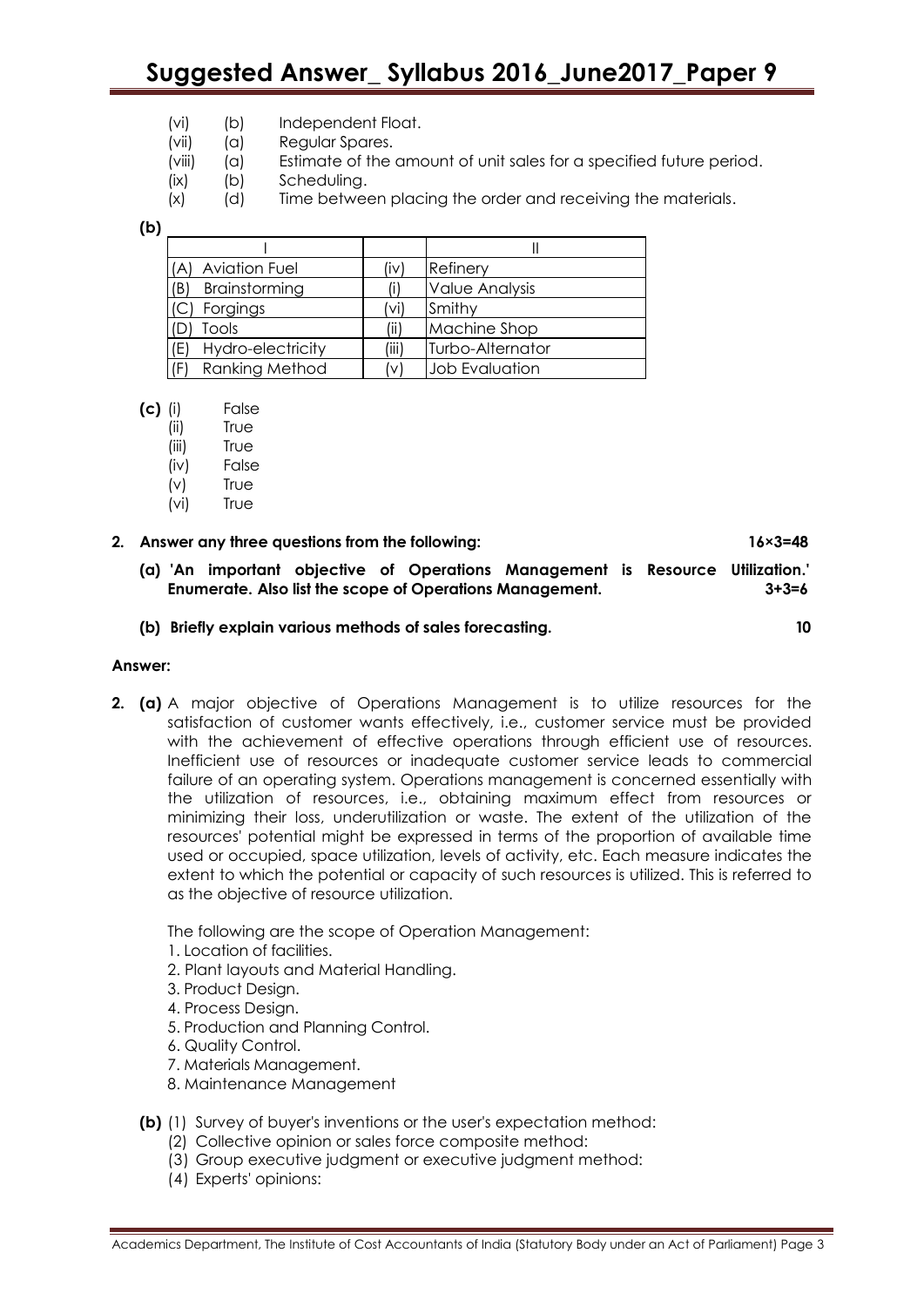- (5) Market test method:
- (6) Trend projection method:
- **3. (a) Discuss the term 'Process Strategy'. What does it involve? 3+3=6**

**(b) Calculate the standard time per article produced from the following data obtained by a work sampling study: 10 Total no. of observations = 2,600 No. of working observations = 2,000 No. of units produced in 100 hours duration = 5,000 numbers Proportion of manual labour = ¾ Proportion of machine time = ¼ Observed rating factor = 120% Total allowances =15% of normal time**

#### **Answer:**

**3. (a)** A process strategy is an organisation's approach to process selection for the purpose of transforming resource inputs into goods and services (outputs). The objective of a process strategy is to find a way to produce goods and services that meet customer requirement and product specification (i.e., design specifications) within the constraints of cost and other managerial limitations. The process selected will have a long-term effect on efficiency and production as well as flexibility, cost, and quality of the goods produced. Hence it is necessary that a firm has a sound process strategy at the time of selecting the process.

Key aspects in process strategy include:

- (i) **Make or buy decisions** It refers to the extent to which a firm will produce goods or provide services in-house or go for outsourcing (buying or subcontracting).
- (ii) **Capital intensity** It refers to the mix of equipment and labour which will be used by the firm.
- (iii) **Process flexibility** This refers to the degree to which the system can be adjusted to changes in processing requirements due to such factors as changes in product or service design, changes in volume of products produced and changes in technology.
- **(b)** (1) Actual working time in the duration of 100 hours = 100×(2,000/2,600) = 76.923 hours
	- (2) Time taken per article =  $(76.923 \times 60)/5,000 = 0.923$  minute
	- (3) Observed manual labour time per article =  $0.923 \times (3/4) = 0.6922$  minute
	- (4) Observed machine time per article =  $0.923 \times (1/4) = 0.230$  minute
	- (5) Normal labour time per unit = Observed time/unit  $\times$  Rating factor = 0.6922 $\times$ 1.20 = 0.8306 minute
	- (6) Standard labour time per unit = 0.8306+(15/100)×0.8306 = 0.9552 minute
	- (7) Standard time per unit of article produced = 0.9552 + 0.230 =1.185 minutes.
- **4. (a) A Bakery shop sells bakery items. Past data of demand per week in hundred kilograms with frequency is given below:**

| ------<br><b>Demand/Week</b> | --- | - - - - - - - - |  | 30 |
|------------------------------|-----|-----------------|--|----|
| <b>Frequency</b>             |     |                 |  |    |

**Using the following sequence of random numbers, generate the demand for the next 10 weeks. Also find out the average demand per week. 10**

| -----------<br>---------- |  |  |           |           | .  |     |
|---------------------------|--|--|-----------|-----------|----|-----|
| <b>Random numbers</b>     |  |  | <b>10</b> | r c<br>၁၀ | -- |     |
|                           |  |  | v.        | - -<br>ວວ | оσ | - 4 |

**(b) An incentive scheme allows proportionate production bonus beyond 100% performance level.**

**Calculate the amount of**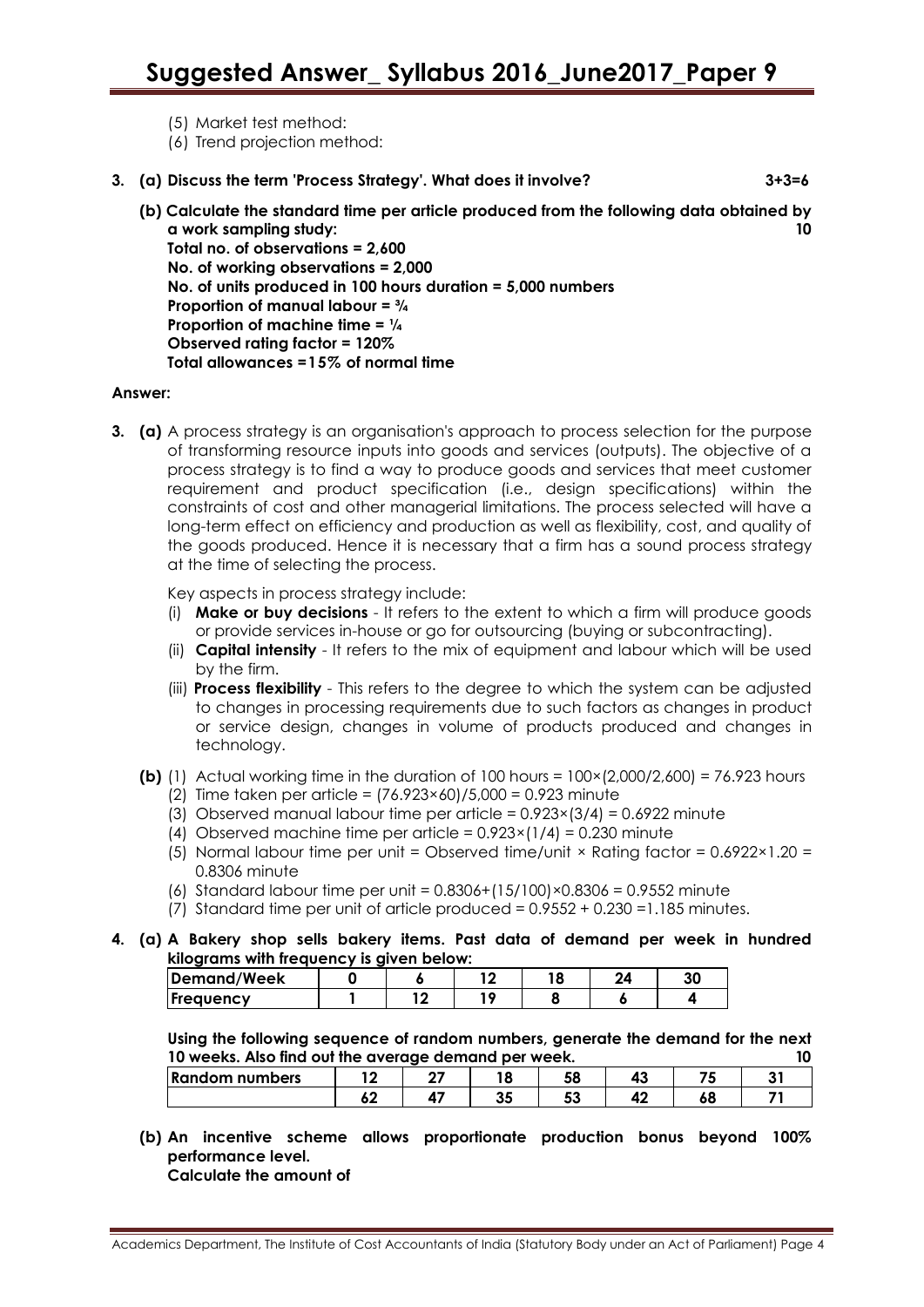| (i) Incentive bonus and                                                                                |
|--------------------------------------------------------------------------------------------------------|
| (ii) Total payment received by an operator on a particular day during which the                        |
| following particulars apply:                                                                           |
| Operation : Assembling a table clock set                                                               |
| Work Content: 40 Standard minutes per assembled set                                                    |
| Attended Time: 8 Hours                                                                                 |
| Time spent on unmeasured work: 3 Hours                                                                 |
| Number of sets assembled during the day : 10                                                           |
| Wage rate $\mathbb{R}^3$ : $\bar{\mathbb{C}}$ 5 per hour                                               |
| 0. يولد مطل موثير الربط محمود مطلبط لروبرونامور بيان زال بالمستور وروماما المعروف الرابع الماليان (18) |

**(iii) What is the net labour productivity achieved by the operator during the day?**

**2×3=6**

#### **Answer:**

| ٠ |  |
|---|--|
|---|--|

| Random No. Range Table for Demand |                 |             |                               |           |  |
|-----------------------------------|-----------------|-------------|-------------------------------|-----------|--|
| Demand per week                   | Frequency       | Probability | <b>Cumulative Probability</b> | Range     |  |
|                                   |                 | 0.02        | 0.02                          | $0 - 1$   |  |
|                                   | 12              | 0.24        | 0.26                          | $2 - 25$  |  |
| 12                                | 19.             | 0.38        | 0.64                          | $26 - 63$ |  |
| 18                                |                 | 0.16        | 0.80                          | 64-79     |  |
| 24                                |                 | 0.12        | 0.92                          | 80-91     |  |
| 30                                |                 | 0.08        | 1.00                          | 92-99     |  |
|                                   | $\Sigma f = 50$ | 00. I       |                               |           |  |

| Simulated values for next 10 weeks |         |                   |  |  |
|------------------------------------|---------|-------------------|--|--|
| Weeks                              | R. Nos. | Demand            |  |  |
|                                    | 12      |                   |  |  |
| 2                                  | 27      | 12                |  |  |
| 3                                  | 18      |                   |  |  |
|                                    | 58      | 12                |  |  |
| 5                                  | 43      | 12                |  |  |
|                                    | 75      | 18                |  |  |
|                                    | 31      | 12                |  |  |
| 8                                  | 62      | 12                |  |  |
| о                                  | 47      | 12                |  |  |
|                                    | 35      | 12                |  |  |
|                                    |         | <b>Total: 114</b> |  |  |

Average Weekly demand =114/10= 11.4

**(b)** Total standard minutes worked during the day =  $40 \times 10 = 400$ , working time =  $8-3 = 5$ hours = 300 minutes.

Performance = (400×100)/300 = 133.34% or 0.3333

- (i) Incentive bonus =  $0.3333 \times 5 \times 5 = 78.33$  for five hours on measured work
- (ii) Guaranteed wage for 8 hours =  $8 \times 5 = 740$ ;
- Total earnings for the day =  $\bar{\tau}$  (8.33+40) =  $\bar{\tau}$  48.33
- (iii) Net labour productivity = Output in units/Net person hours = $10/5 = 2$  sets per hour.
- **5. (a) A project consists of eleven activities A, B, C, D, E, F, G, H, I, J and K. The relationship among various activities is as follows:**

| <b>Activity</b> | <b>Preceding Activity</b> |
|-----------------|---------------------------|
|                 |                           |
|                 |                           |
|                 |                           |

Academics Department, The Institute of Cost Accountants of India (Statutory Body under an Act of Parliament) Page 5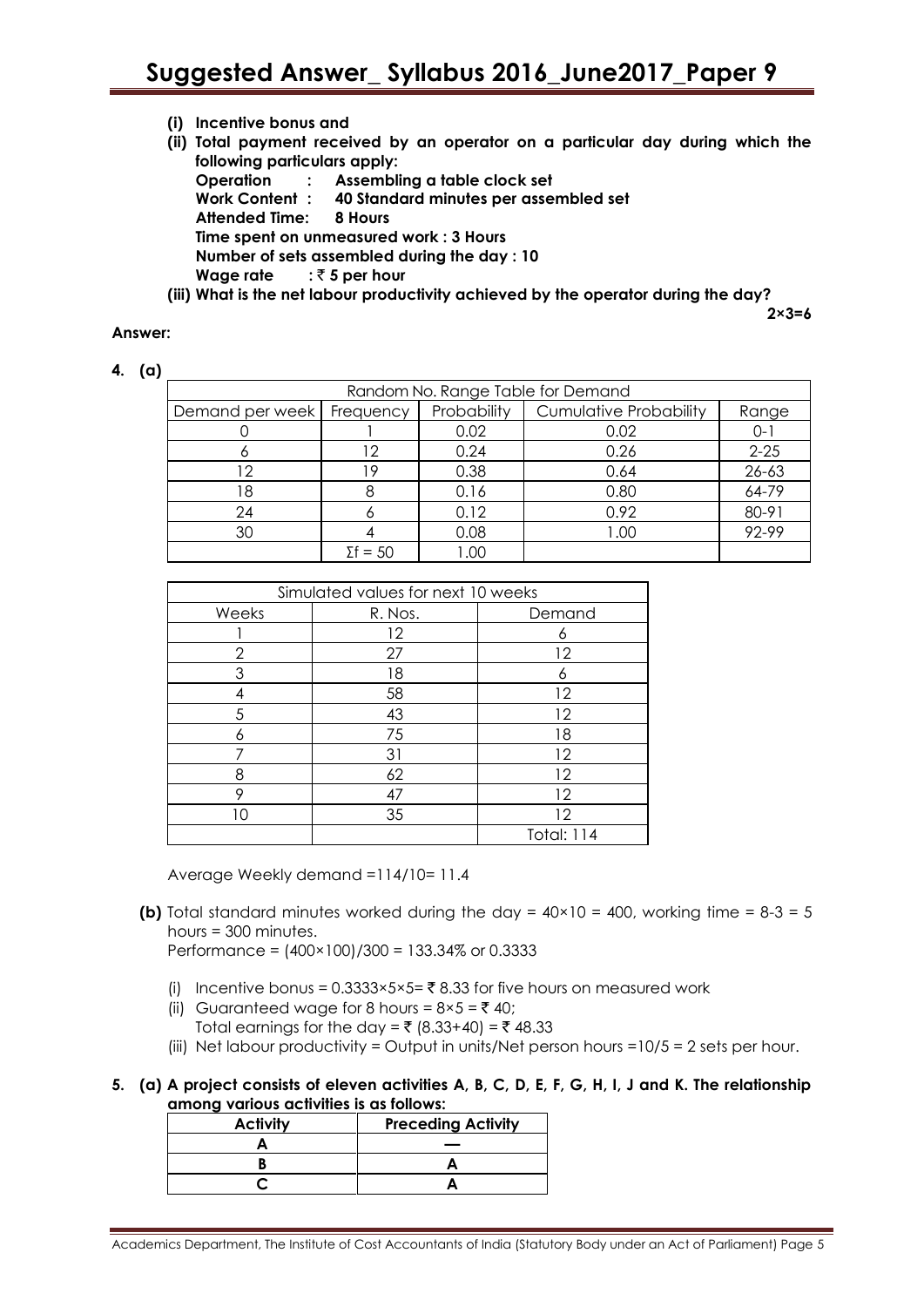## **Suggested Answer\_ Syllabus 2016\_June2017\_Paper 9**

| D | R                       |
|---|-------------------------|
|   | $\mathsf{C}$            |
| г | $\mathsf{D},\mathsf{E}$ |
| G |                         |
| ц |                         |
|   | G                       |
|   | I,H                     |
|   |                         |

**Draw the network diagram. 6**

- **(b) Product A has a Mean Time Between Failures (MTBF) of 35 hours and a Mean Time to Repairs (MTTR) of 6 hours. Product B has a MTBF of 45 hours, and has a MTTR of 3 hours.**
	- **(i) Which product has higher reliability?**
	- **(ii) Which product has greater maintainability?**
	- **(iii) Which product has greater availability? 3+3+4=10**

#### **Answer:**

**5. (a)** The relationships among various activities is as follows:

| Activity | <b>Preceding Activity</b> |
|----------|---------------------------|
| А        |                           |
| R        | А                         |
| С        | А                         |
|          | B                         |
| F        | C                         |
|          | D,E                       |
| G        |                           |
|          | F                         |
|          | G                         |
|          | l,H                       |
|          |                           |

The network diagram:



- **(b)** (i) Product B, with the higher MTBF (i.e. 45 hours) than product A (i.e. 35 hours), is more reliable since it has lesser chances for failure during servicing.
	- (ii) The MTTR means time taken to repair a machine. Thus lesser MTTR (of 3 hours) pertaining to Product B vis-a-vis of 6 hrs of Product A makes Product B to have greater maintainability.
	- (iii) Availability of a machine/product = MTBF/(MTBF+MTTR)

Thus Availability of Product A =  $35/(35+6) = 35/41 = 85.366\%$ Availability of Product  $B = 45/(45+3) = 45/48 = 93.75\%$ Hence, Product B has more availability.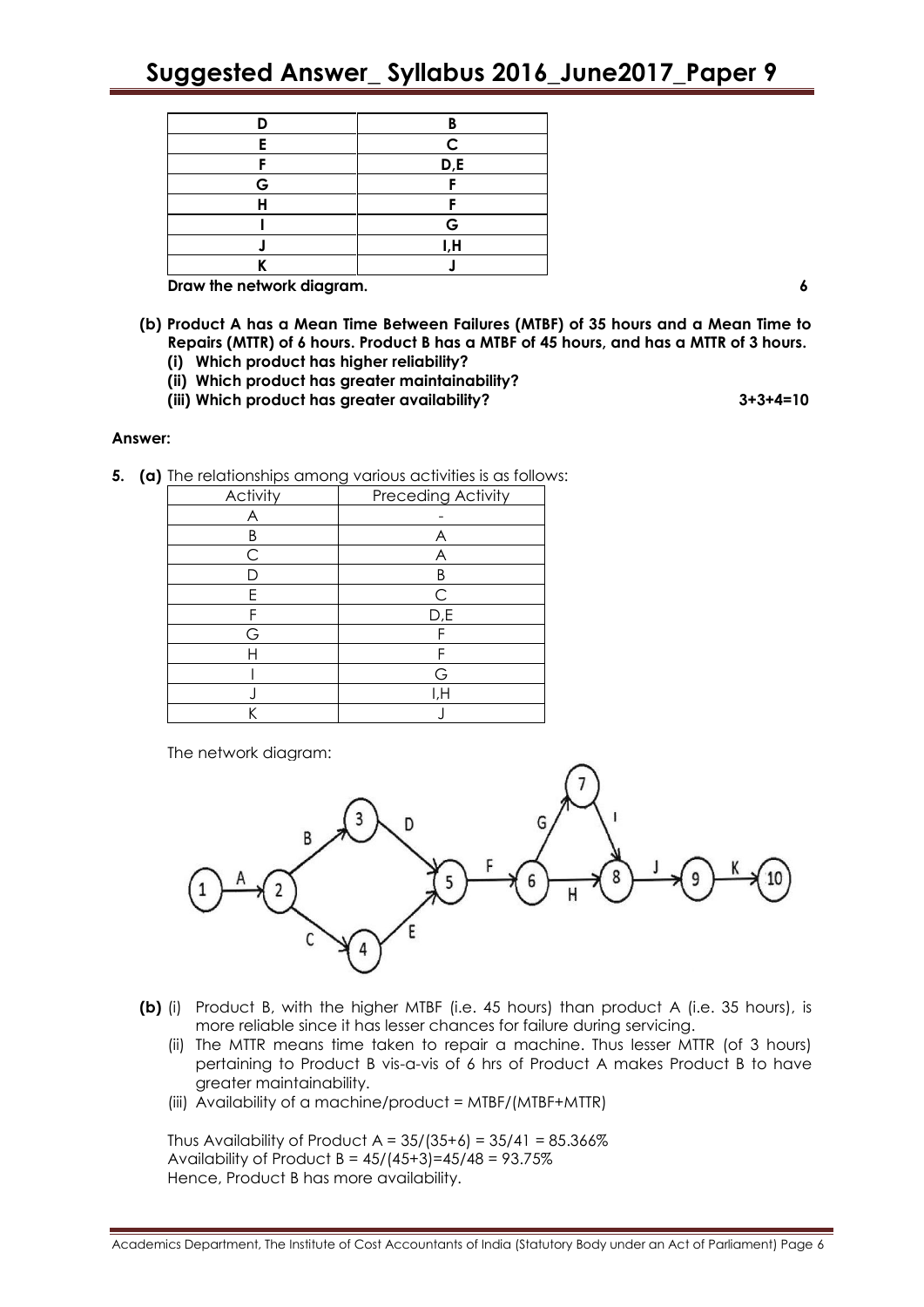#### **Section - B (Strategic Management)**

**6. Choose the correct answer: 1×6=6**

- **(i) Benchmarking is**
	- **(A) the analytical tool to identify high cost activities based on the 'Pareto Analysis'.**
	- **(B) the search for industries best practices that lead to superior performance.**
	- **(C) the simulation of cost reduction schemes that helps to build commitment and improvement of actions.**
	- **(D) the process of marketing and redesigning the way a typical company works.**
	- **(E) the framework that earmarks a linkage with suppliers and customers.**
- **(ii) Successful differentiation strategy allows the company to**
	- **(A) gain buyer loyalty to its brands.**
	- **(B) charge too high a price premium.**
	- **(C) depend only on intrinsic product attributes.**
	- **(D) have product quality that exceeds buyers' needs.**
	- **(E) segment a market into distinct group of buyers.**
- **(iii) The essential ingredients of Business Process Re-engineering (BPR) are**
	- **(A) continuous improvements of products, processes and technologies.**
	- **(B) planning for the technologies, processes and strategic partnerships etc.**
	- **(C) fundamental re-thinking and radical redesign of business process to achieve dramatic results.**
	- **(D) generation, comparison and evolution of many ideas to find one worthy of development.**
	- **(E) identification and selection of lay-outs most suited for products and processes.**
- **(iv) Marketing Research Studies are undertaken**
	- **(A) to measure brand loyalty of a class of consumers.**
	- **(B) to predict market potential of a product on a future date.**
	- **(C) to understand product-price relationship.**
	- **(D) to make out a case for revision of an existing strategy.**
	- **(E) All of the above**
- **(v) Organisation culture is**
	- **(A) appreciation for the arts in the organisation.**
	- **(B) ability of the organization to act in a responsible manner to its employees.**
	- **(C) combination of (A) and (B) above**
	- **(D) deeper level of basic assumptions and beliefs that are shared by the members of the firm.**
	- **(E) None of the above**
- **(vi) Innovation strategy is**
	- **(A) defensive strategy**
	- **(B) offensive strategy**
	- **(C) responding to anticipating customers and market demands**
	- **(D) guerrilla strategy**
	- **(E) harvesting strategy**

#### **Answer:**

- **6.** (i) (b)
	- $(ii)$   $(\alpha)$
	- $(iii)$   $(c)$
	- (iv) (e)
	- (v) (d)
	- (vi) (c)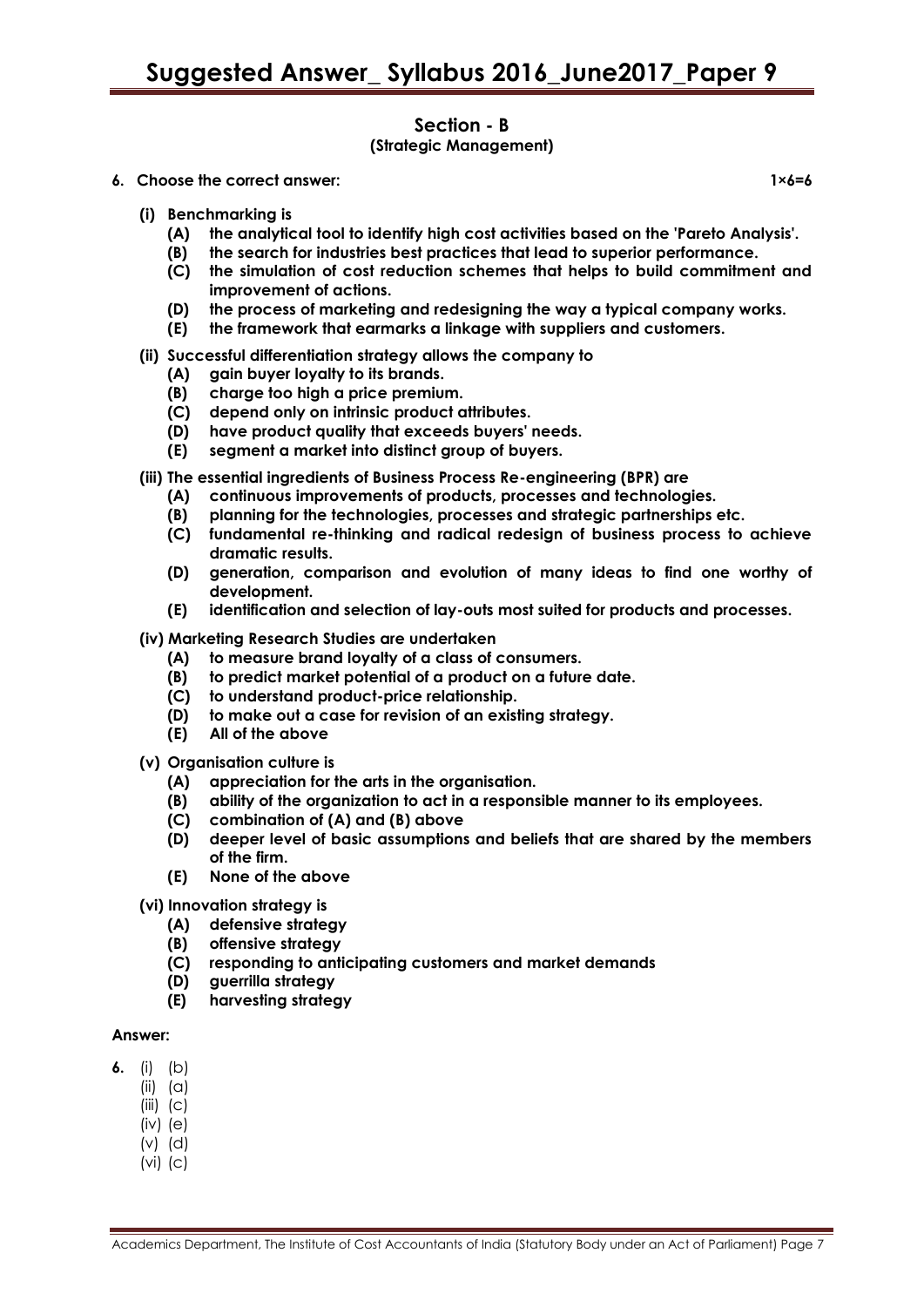| Answer any two questions from the following:          | $12 \times 2 = 24$ |
|-------------------------------------------------------|--------------------|
| 7. (a) Enlist the advantages of Strategic Management. |                    |
| (b) State various limitations of the BCG model.       |                    |
| Answer:                                               |                    |

- **7. (a)** Advantages of Strategic Management:
	- (i) Discharges Board Responsibility
	- (ii) Forces an Objective Assessment
	- (iii) Provides a Framework for Decision-Making
	- (iv) Supports Understanding & Buy-In
	- (v) Enables Measurement of Progress
	- (vi) Provides an Organizational Perspective
	- **(b)** Limitations of BCG model:
		- (i) How do you define your market? Segmentation strategies can provide a niche. A niche is inevitably a low or restricted share of the market, yet it is the heart of a focus strategy. Firms can profit servicing small low-growth niches.
		- (ii) Market growth and market share are assumed to be reliable pointers for cash flow. This is often not true. High market share does not necessarily mean high profits, especially if a firm has high costs, or has bought market share by low pricing.
		- (iii) Relative market share amongst competitors is not necessarily an indication of their competitive strengths at any particular time. After all, market leaders are vulnerable.
		- (iv) The BCG model might become a self-fulfilling prophecy: Dogs which could be made profitable might simply be left to the rather than be resuscitated.
		- (v) It does not suggest any response to declining markets other than withdrawal: many firms can make money in 'sunset industries'.
		- (vi) It ignores the extent to which a firm which serves a number of markets can exploit production synergies.
		- (vii) It ignores the threat of substitute products.
- **8. (a) Briefly discuss important features which Human Resource Strategy may bring to bear on the organization. 6**
	- **(b) List down some guidelines for formulation of the "Mission Statement". 6**

#### **Answer:**

- **8. (a)** Important features of Human Resource Strategy:
	- (i) Orientation of the members.
	- (ii) Facilitation of organizational changes as and when called for
	- (iii) Coping with diversity of workforce.
	- (iv) Maintaining competent and committed workforce in a competitive environment.
	- (v) Development of core competency.
	- (vi) Empowered workforce as an active resource.
	- (vii)Appropriate work culture and ethical norms.
	- **(b)** Guidelines for formulation of the "Mission Statement":
		- $\triangleright$  It should be based on existing business capabilities "Who we are and what we do?"
		- $\triangleright$  It should follow the long term strategy principles
		- $\triangleright$  Profit making should not be the only mission of organisation
		- $\triangleright$  It should be logical extension of business existing capabilities
		- $\triangleright$  It should clearly and precisely present the future orientation of business
		- $\triangleright$  It should include achievable missions